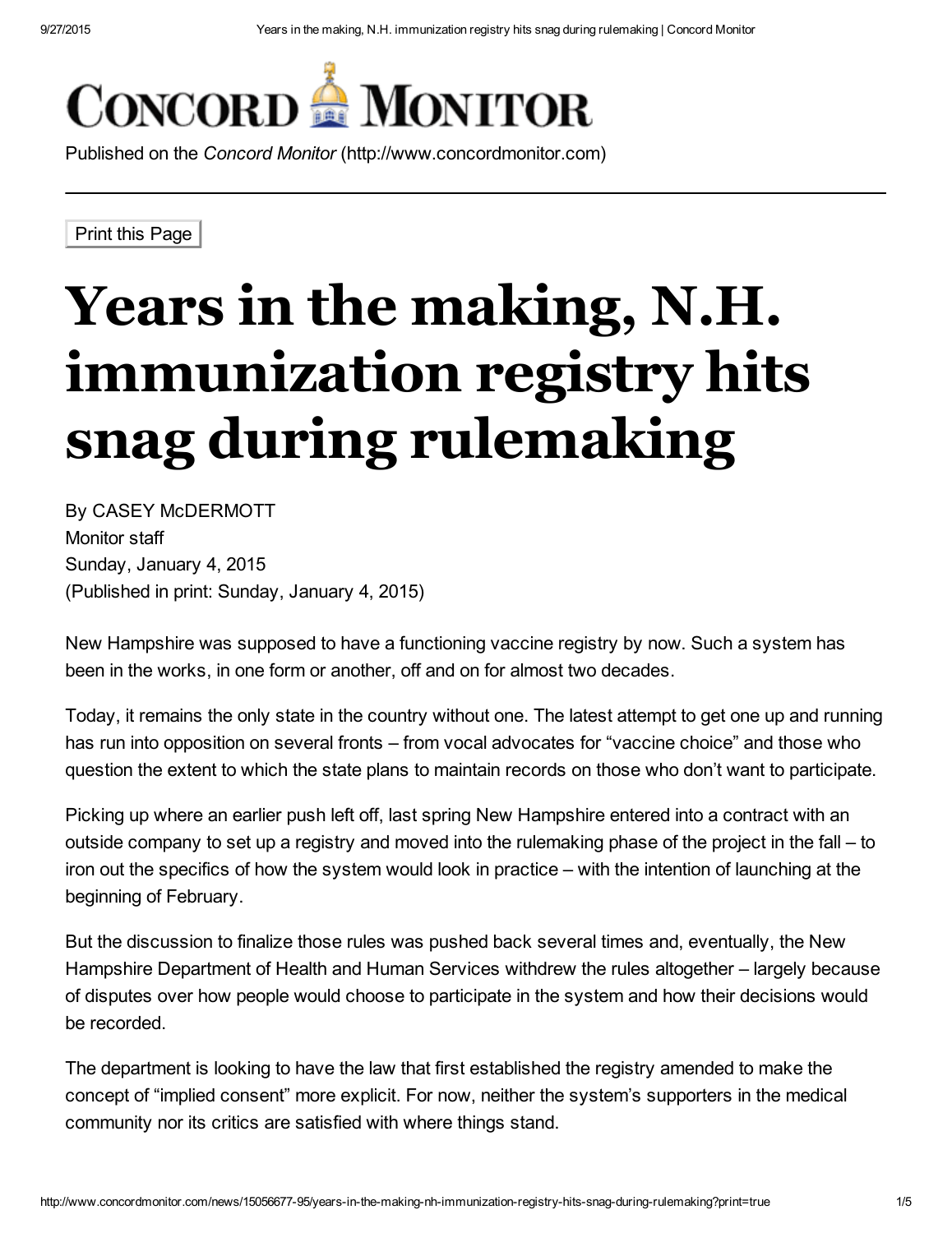The concept of an immunization registry sounds relatively simple: It's a way to keep track of who has what vaccines, using a database that would allow these immunization histories to be communicated between medical providers.

In reality, the idea is proving to be more complicated. For New Hampshire, the development of a registry has exposed tensions between those in the medical community who say such a system would serve a valuable service to public health and communicable disease prevention, and critics who say such a system represents a potential overreach by the state.

Written into law, unfulfilled in reality

Plans for an immunization registry in New Hampshire date to at least 1998, when the state passed a law [\(http://www.gencourt.state.nh.us/legislation/1998/SB0379.html](http://www.gencourt.state.nh.us/legislation/1998/SB0379.html) ) to establish "a single repository of accurate, complete and current immunization records to aid, coordinate, and promote effective and cost-efficient disease prevention and control efforts."

As outlined in the law (http://www.gencourt.state.nh.us/rsa/html/X/141-C/141-C-20-f.htm), the goals of the registry were threefold: to keep track of recommended immunizations; to "improve immunization rates" by tracking "overdue or upcoming" doses; and "control communicable diseases by assisting in the identification of individuals who require immediate immunization in the event of a disease outbreak."

Health care providers are, under the law, barred from "discriminat(ing) in any way against a person solely because that person elects not to participate in the immunization registry."

The registry, however, never got off the ground. There was an attempt to partner with Maine, but that also fell through. In recent years, the state revived its attempts to launch a new "immunization information system."

## In a 2011 request for information for the project

(http://www.admin.state.nh.us/purchasing/RFP%20DHHS%202014-008.pdf), the state cites a federal push toward demonstration of "meaningful use" of electronic health records as one justification for establishing the system.

In April 2014, the executive council [\(http://sos.nh.gov/nhsos\\_content.aspx?id=8589934947\)](http://sos.nh.gov/nhsos_content.aspx?id=8589934947) approved a five-year, \$1.35 million contract with the Arizona-based Scientific Technologies Corporation (https://www.dropbox.com/s/etxcricl2mjxhuy/39A%20GC%20Agenda%20042314%20%282%29.pdf? dl=0http://www.nvic.org/https://www.facebook.com/notes/national-vaccine-information-center/dearnew-hampshire-nvic-supporters-and-nvic-advocacy-team-members-action-alert/10152659315922931) to set up the state's registry. The company has worked on statewide immunization systems for Maine, Washington, Wyoming and Arizona, among others.

According to an audio recording of the meeting, several executive councilors raised questions about the confidentiality protections that would be built into the system. Bureau of Public Health Systems, Policy and Performance Chief Marcella Bobinsky said the state would track who has access to the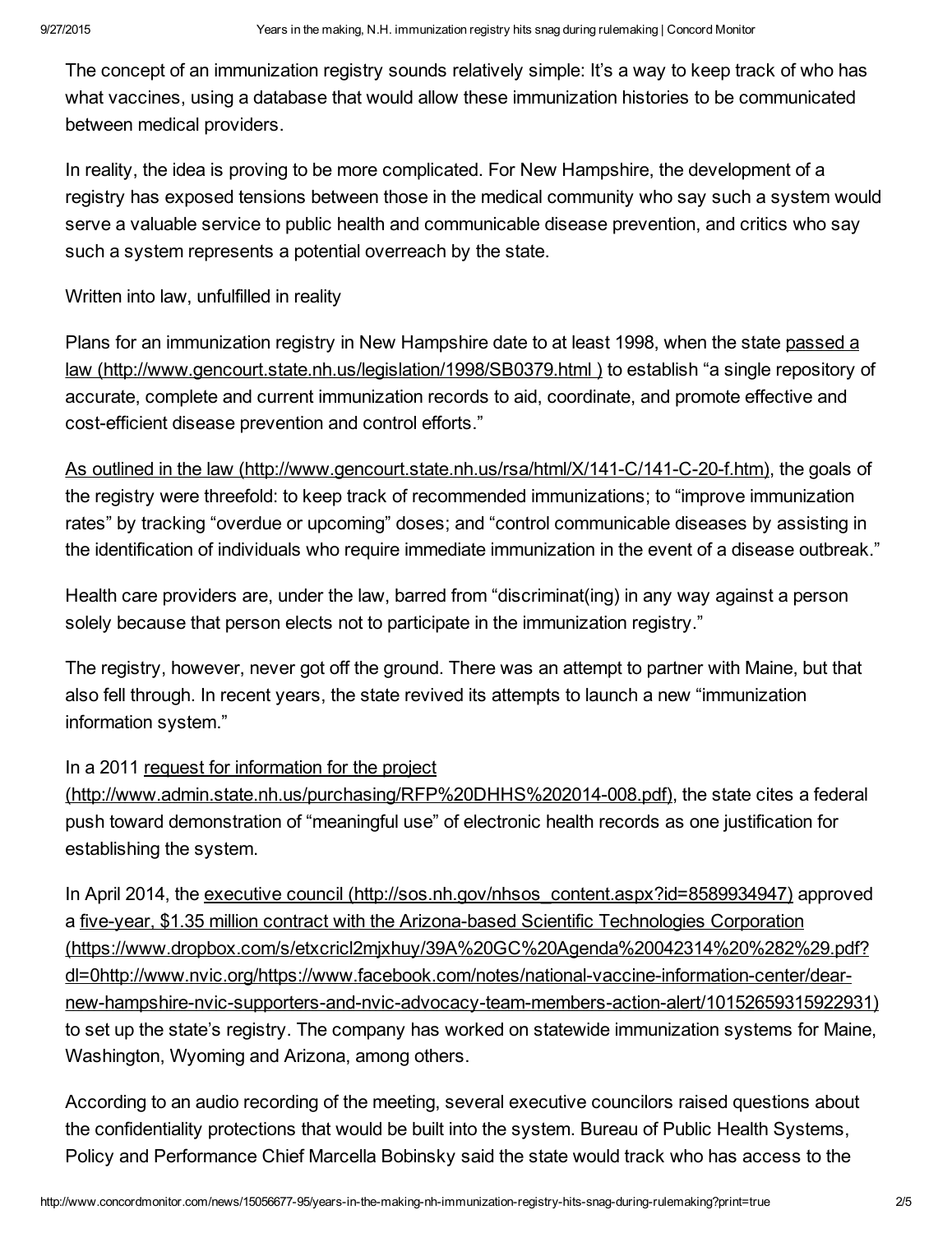registry – doctors, nurses and so on – and could track how a given user accesses the system.

A physician in one town would not be able to access individual information about someone who was not their patient, Bobinsky explained. Providers, patients and parents (if the patient is under 18) could choose not to participate in the system, she told the councilors. Other privacy safeguards will be built into the system, Bobinsky said in separate interviews.

From there, the state moved forward with the project. It held a public hearing in the spring, and prepared the guidelines on the registry for a September meeting of the Joint Legislative Committee on Administrative Rules. And that's when the plans stalled.

Debate over 'opt-out' approach, other rules

For this system to be most effective, Bobinsky and other supporters of the registry have said, it needs to be "opt-out" – in other words, all residents would be included unless they chose not to participate. A majority of the nation's immunization registries are opt-out rather than "opt-in."

In the rules put forward by the department in the fall, a person would need to complete a form to signal their decision not to participate in the registry. But here's where one of the points of contention also comes in: The state wanted to include those "opt-out" decisions as one of the "vaccination events" tracked by the registry.

This would mean, in theory, that the registry would still maintain a record of someone's decision to decline participation. Part of the reason for this, Bobinsky said, is that the system uses the personal information to block it from being transmitted at other points throughout the system. This, she said, will help the state to ensure that they are honoring someone's request to opt out.

One of those who spoke out against the department's plans for the immunization recordkeeping is Rep. Neal Kurk, a Republican from Weare who has established a reputation for defending personal privacy. His qualms have nothing to do with any kind of debate over the merits of vaccination – "those issues are not mine," he said.

Instead, he wants to make sure whatever system the state develops is "opt-out" in the strictest sense. Maintaining a record of someone's decision to opt out, he argues, violates the legislative intent of the original law on the registry, which reads: "No patient, or the patient's parent or guardian if the patient is a minor, shall be required to participate in the immunization registry."

Other opposition toward the registry has come from the National Vaccine Information Center [\(http://www.nvic.org/\)](http://www.nvic.org/) – which describes itself as an "educational organization" promoting " vaccine safety and informed consent protections in the mass vaccination system" – and on a local level from Bedford resident Laura Condon.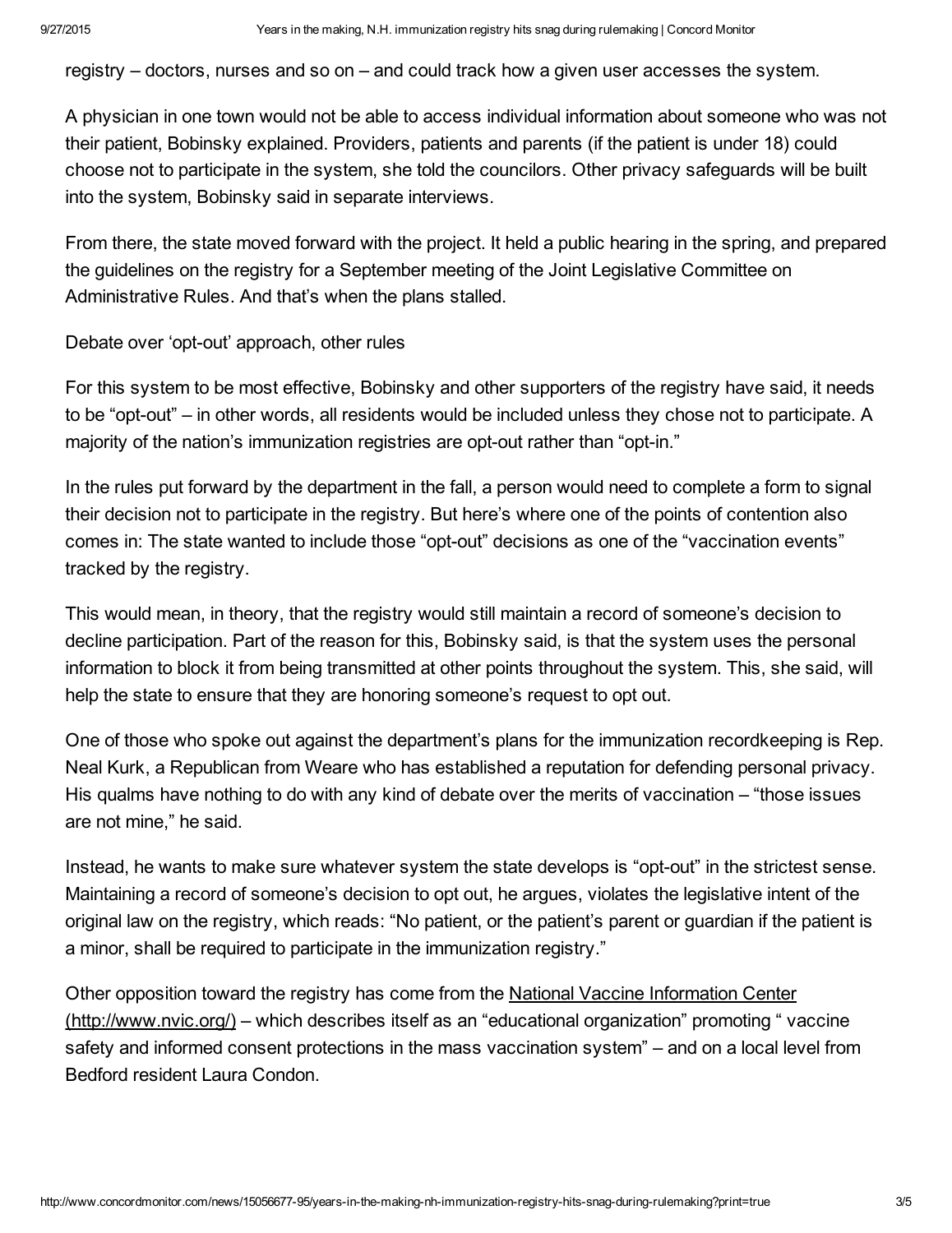Condon says her skepticism toward vaccines dates back decades. Within the last few years, she connected with the NVIC and now volunteers as its "advocacy director" for New Hampshire. She has been watching the development of the registry closely, submitting written comments on the rules and otherwise speaking out against the proposal.

In September – when the registry rules were supposed to go up for discussion – the NVIC posted two notes (https://www.facebook.com/notes/national-vaccine-information-center/dear-new-hampshire-nvicsupporters-and-nvic-advocacy-team-members-action-alert/10152659315922931) to its Facebook page encouraging its followers (https://www.facebook.com/notes/national-vaccine-information-center/nhplease-useshare-this-important-information-to-object-to-the-propose-immunizat/10152661184477931)to contact the legislators on the Joint Legislative Committee on Administrative Rules to voice opposition to the proposal. The notes outline more than a dozen objections to the rules – including a call to make the registry "opt-in" and to prohibit vaccine refusals from being recorded.

The NVIC also, in the notes, opposes sharing "even statistical information" with the New Hampshire Vaccine Association [\(http://www.nhvaccine.org/\),](http://www.nhvaccine.org/) which oversees the funding of the state's vaccine purchasing program.

Condon harbors skepticism toward the registry on several fronts. On a personal level, she is concerned about the safety of vaccines. As for the registry, she is worried the state may use it to "harass" people who choose not to vaccinate either themselves or their children. Bobinsky, in response to this concern, said the state would not use the registry in this way.

"I think it states very clearly in the law that even if we have a registry, you are not compelled or required to receive vaccinations, and you shall not be discriminated against," Bobinsky said.

Condon also believes this registry will be manipulated into a marketing tool, and that the information stored therein may somehow make its way back to pharmaceutical companies to help them turn a profit. The most recent version of the rules

[\(http://www.dhhs.nh.gov/oos/aru/documents/hep307fpannotated.pdf\),](http://www.dhhs.nh.gov/oos/aru/documents/hep307fpannotated.pdf) before they were withdrawn, added language that explicitly prohibited "release or use of patient identifiable medical information for the purpose of sales or market of services."

"VaxNH shall not be used as a marketing information tool for pharmaceutical companies to direct marketing campaigns either through electronic means, phone, or mail," the rules said.

Still, Condon remains unconvinced that this will protect against such information-sharing. And she remains unconvinced, generally speaking, of the need for a registry in the first place.

"My concern, again, is the need to know – the state is not a medical provider," Condon said. "What is the state's legitimate need to know my child or mine vaccination history?"

Medical providers defend need for registry